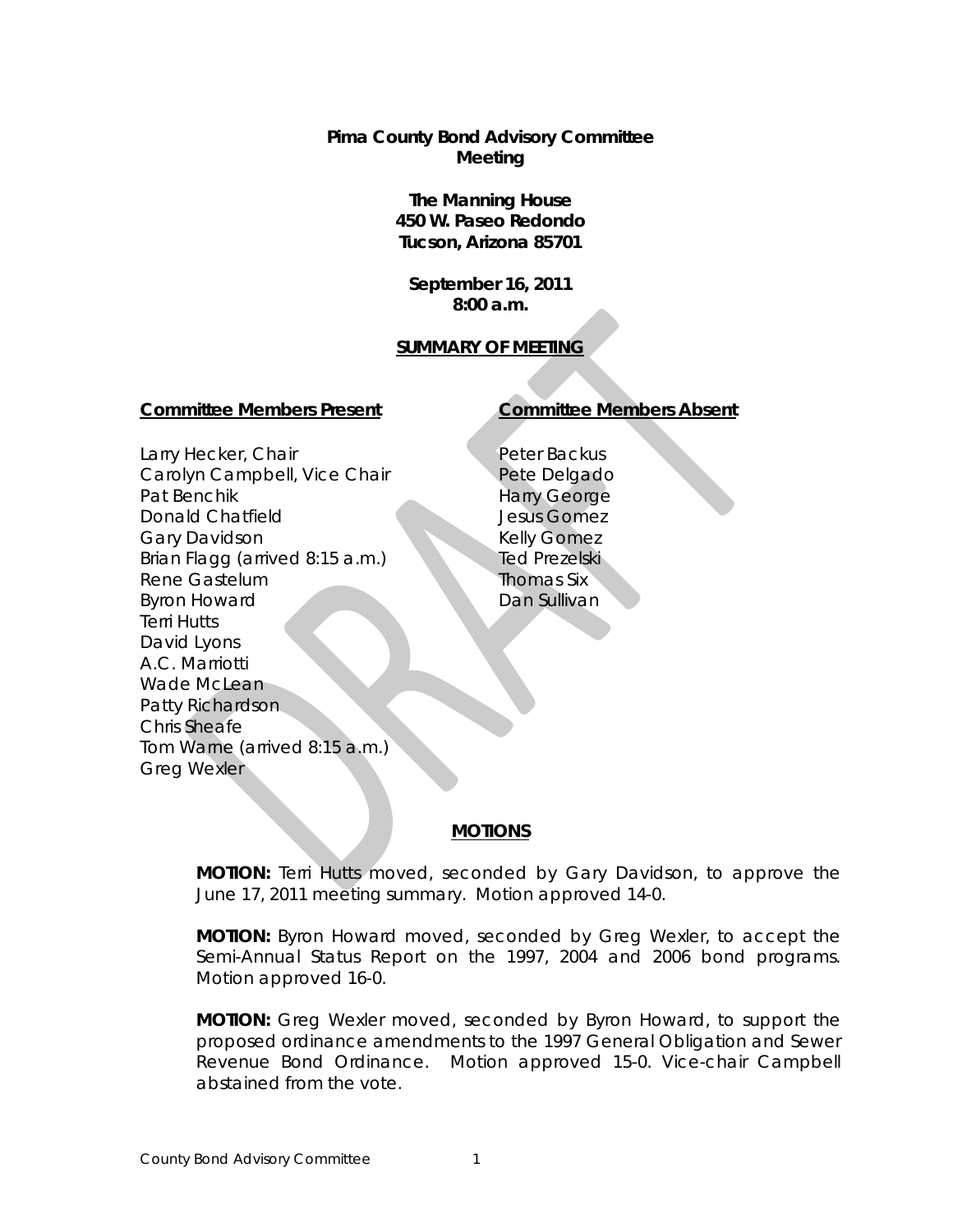**MOTION:** Byron Howard moved, seconded by Greg Wexler, to support the proposed ordinance amendments to the 1997 HURF Transportation Bond Ordinance. Motion approved 15-0. Vice-chair Campbell abstained from the vote.

**MOTION:** Chris Sheafe moved, seconded by Greg Wexler, to support the proposed ordinance amendments to the 2004 General Obligation and Sewer Revenue Bond Ordinance. Motion approved 16-0.

**MOTION:** Tom Warne moved, seconded by Don Chatfield, to schedule a special meeting for the full committee in November concerning the proposal for economic development projects that would facilitate job growth in key employment centers and to take suggestions on who should be invited to speak. Motion approved 16-0.

# **MEETING SUMMARY**

1. Welcome

Meeting began at 8:05 a.m. with a quorum.

2. Approval of the June 17, 2011 Meeting Summary

**MOTION:** Terri Hutts moved, seconded by Gary Davidson, to approve the June 17, 2011 meeting summary. Motion approved 14-0.

### 3. End of Fiscal Year Report for 1997, 2004 and 2006 Bond Programs

Per the County's Truth in Bonding Code, materials were provided to the Committee providing the status of projects included in the 1997, 2004 and 2006 bond programs. These materials are also available to the public via the County's web site. Mary Tyson, Pima County Finance, also provided an overview at the meeting. The Chairman requested that the bond program update reports be sent to the cities, towns and tribes, and their elected officials.

Written reports were submitted by the following jurisdictions: City of Tucson, City of South Tucson, Town of Marana, Town of Oro Valley, Town of Sahuarita, and Tohono O'odham Nation.

There were questions about the status of HURF funding for City projects and public art for one of the City lighting projects.

**MOTION:** Byron Howard moved, seconded by Greg Wexler, to accept the Semi-Annual Status Report on the 1997, 2004 and 2006 bond programs. Motion approved 16-0.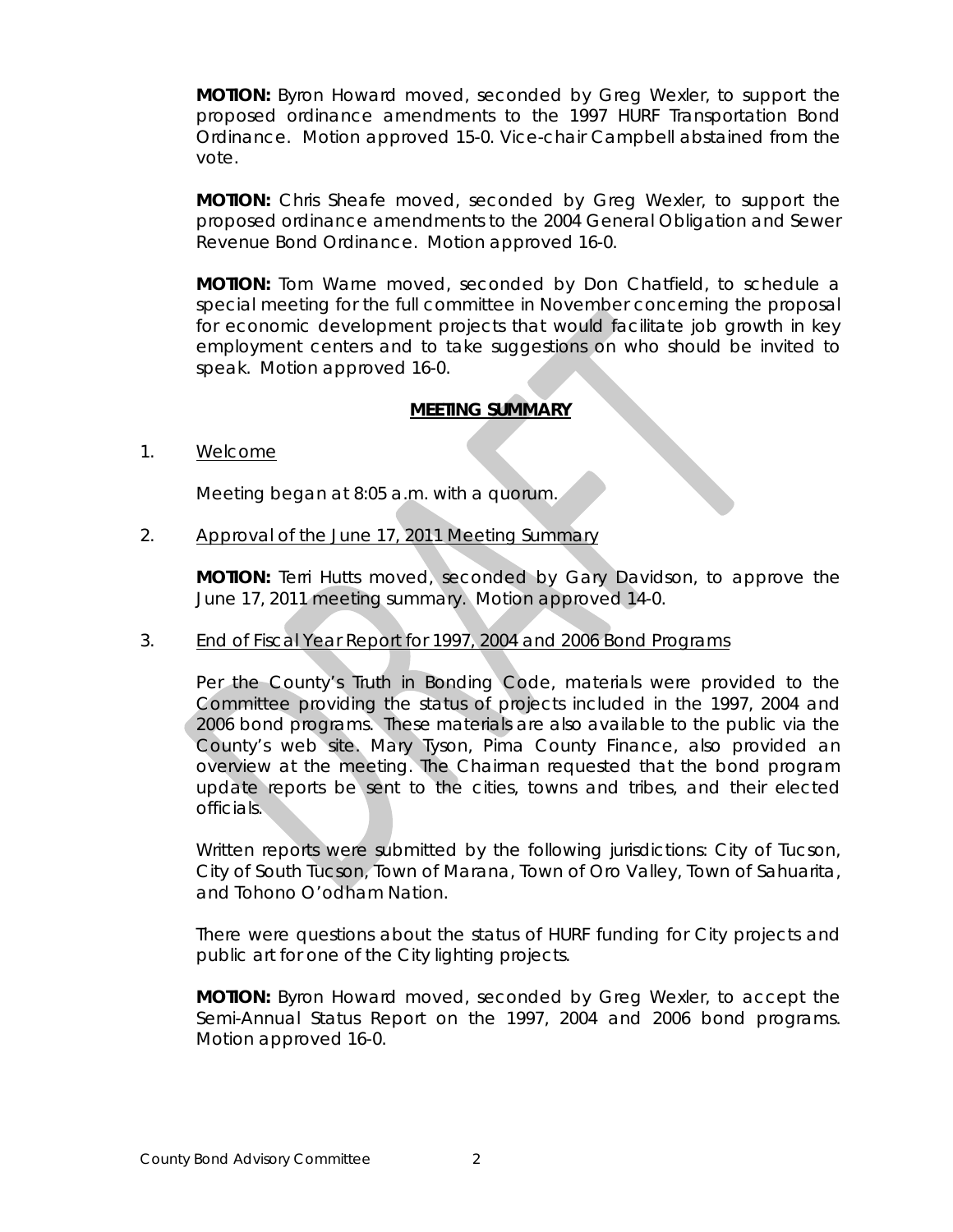# 4. City of Tucson Review of County Bond Programs

Mr. Huckelberry reported that several letters and memos had been sent to the Bond Committee in response to inquiries that City of Tucson Councilman Kozachik had regarding the fairness of the County bond programs to tax payers within the City. An analysis was conducted by the City's Finance Department, also included in the materials, which found the bond program to be fair to City tax payers. The item was deferred to the next City Council study session for presentation. Chairman Hecker offered to attend the meeting in case questions arise that he could address.

# 5. Amendments to the 1997 and 2004 Bond Ordinances

Per the County's Truth in Bonding Code, the Committee received a staff report describing each of the projects that would be impacted by the proposed ordinance amendments, including the procedures for ordinance amendments. Nicole Fyffe provided a brief verbal summary of each of the 1997 GO and Sewer, and 2004 GO and Sewer projects that would be impacted by the ordinance amendments. Ms. Fyffe noted which projects had received approval during public hearings by the City of Tucson and Town of Oro Valley mayor and councils, as well as other County advisory committees.

Priscilla Cornelio, Director for the Department of Transportation, verbally summarized the three projects impacted by the amendment to the 1997 HURF transportation program. There were questions and discussion regarding cost estimates for the Kino overpass. It was also stated that the City and the RTA Board support the funding change proposed in the proposed bond ordinance amendment. Ms. Cornelio noted that a significant number of HURF projects are either constructed or under construction.

There was support given by committee members for the cooperation between the City of Tucson, Pima County, and Davis-Monthan Air Force Base (AFB) on the Houghton (soon to be Harrison) Greenway, and the Town of Oro Valley and Pima County for the transfer of funds from Kelly Ranch to expand Tortolita Mountain Park. Questions were also asked and answered regarding the impacts from the change in location of the Houghton Greenway to Harrison. Vice-Chair Campbell asked about the remaining State Parks matching grant funds that can be used to purchase State Trust land reclassified for conservation.

**MOTION:** Greg Wexler moved, seconded by Byron Howard, to support the proposed ordinance amendments to the 1997 General Obligation and Sewer Revenue Bond Ordinance. Motion approved 15-0. Vice-chair Campbell abstained from the vote.

**MOTION:** Byron Howard moved, seconded by Greg Wexler, to support the proposed ordinance amendments to the 1997 HURF Transportation Bond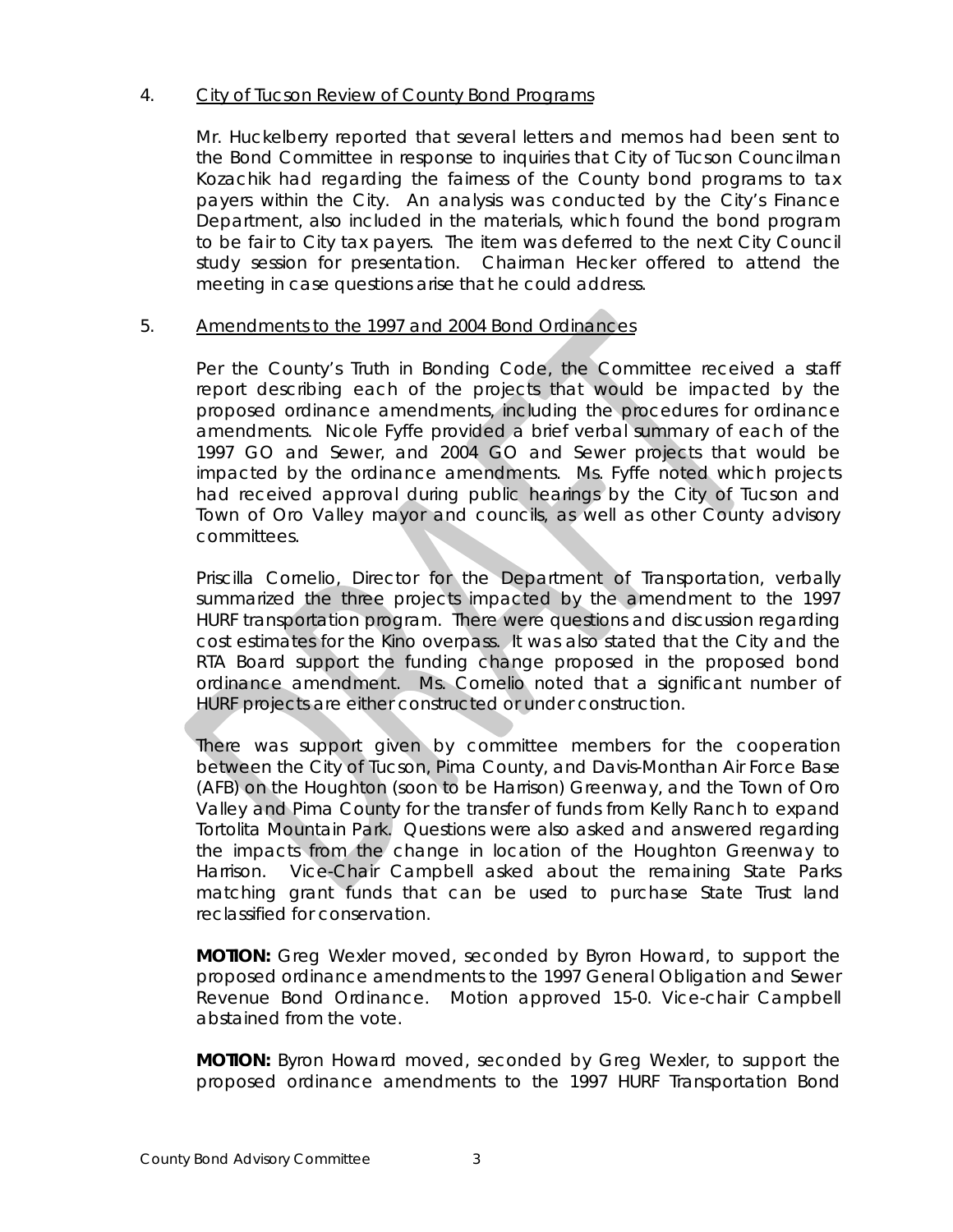Ordinance. Motion approved 15-0. Vice-chair Campbell abstained from the vote.

**MOTION:** Chris Sheafe moved, seconded by Greg Wexler, to support the proposed ordinance amendments to the 2004 General Obligation and Sewer Revenue Bond Ordinance. Motion approved 16-0.

# 6. Committee Deliberation Regarding 2012 Bond Election Planning

# A. Report from Aerospace-Defense Subcommittee on Proposed Economic Development Related Transportation Projects

Chairman Hecker, also chairman of the subcommittee, began by noting that these projects would benefit many more employment centers beyond the Aerospace and Defense industry. He also pointed out that the committee received information today from Raytheon and the UA Science and Tech Park regarding average wages and distribution of employees.

Mr. Huckelberry outlined how these projects had evolved over time, including the history of transportation projects and bond funding in this area of the County, and stated that there was certainly room for other suggestions for projects that would result in stimulating job growth. Mr. Huckelberry also stated that they County is looking internally at its processes and fees to determine if there are opportunities for changes that would facilitate job growth.

Chairman Hecker reported that the subcommittee asked for specific information on the anticipated benefits of the proposed transportation improvements and what types of jobs would be created. He noted that Raytheon and Davis-Monthan AFB were invited to present today, but that it was too short notice. He suggested that others also be invited to present, perhaps from Oro Valley's Innovation Park and the UA.

Other comments included:

- Support for the proposed projects based on the need to retain intellectual property
- The fact that Raytheon, UA Tech Park, and UA Bio Sciences (The Bridges) would all benefit from these transportation projects
- The need to look at other land uses and flood control impacts in this area of the County
- Support for the projects and the indirect jobs it would provide
- Question on whether a bond election should be held in the short term, or a reallocation of funding, just for the initial 2 projects (land acquisition and minimal transportation project)
- Support for a special meeting just for presentations by employment centers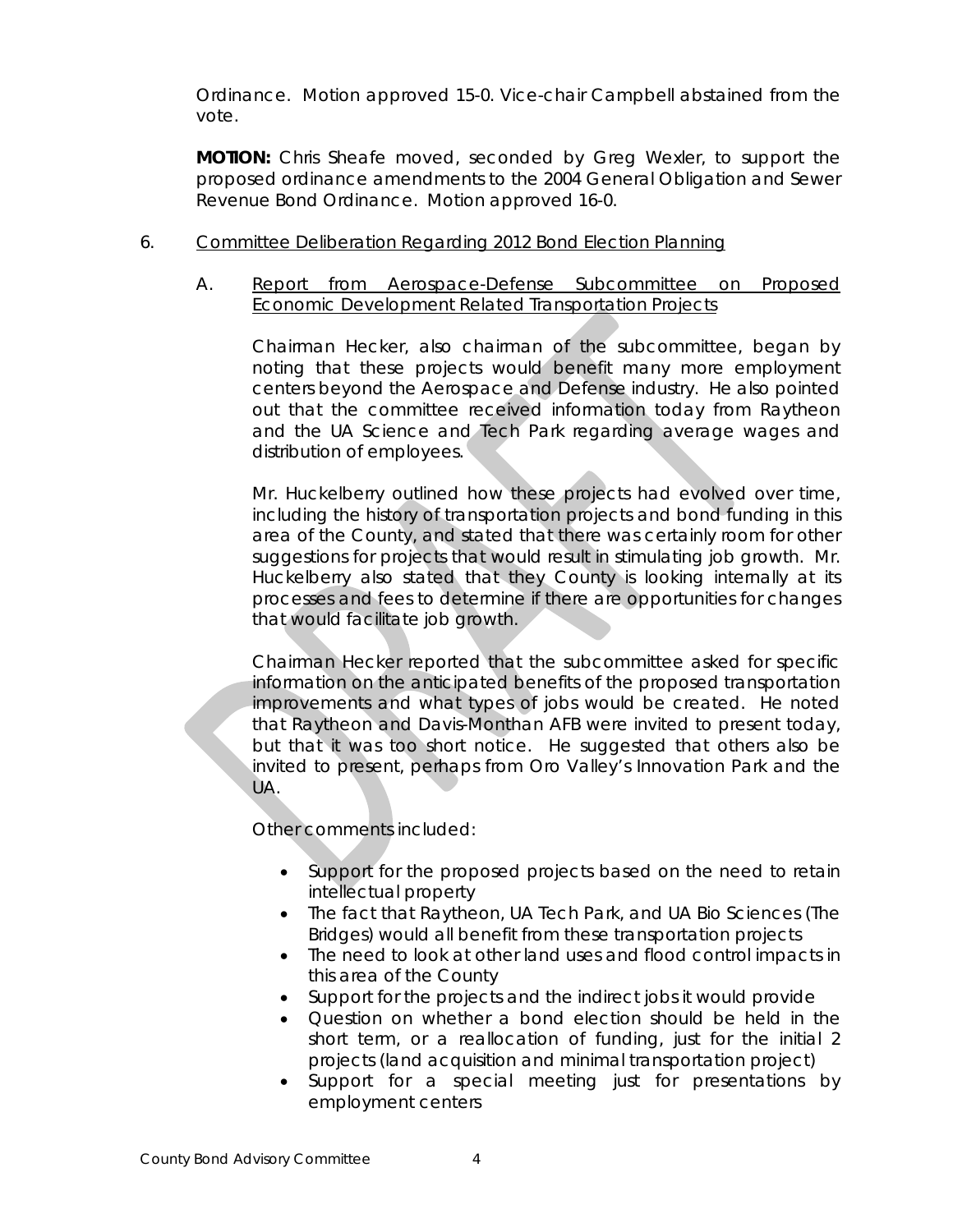- Concern that the benefits would only be felt by those in high paying positions
- Recommendation to read the book titled "How America Fell Behind"
- Comment that Seattle's economic boom lifted all economic classes
- Support of role of government in transportation improvements that benefit many, but against land acquisition improvement that would benefit just one employer

Chairman Hecker suggested a special meeting dedicated just to this issue with invites to Raytheon, Roche, Davis-Monthan AFB, UA, other jurisdictions, Pima Community College, etc. Others added social service directors, Sunnyside School District, and TREO. Information about the types of benefits should be available then, plus it would be good to hear about other land uses in the area, as well as, potential flood/drainage constraints. The optics industry would be part of this too. This meeting would be in lieu of another subcommittee meeting.

**MOTION:** Tom Warne moved, seconded by Don Chatfield, to schedule a special meeting for the full committee in November concerning the proposal for economic development projects that would facilitate job growth in key employment centers and to take suggestions on who should be invited to speak. Motion approved 16-0.

B. Presentations

No presentations.

### 7. Velodrome Project

A. Follow up from County Administrator

Mr. Huckelberry reported that he has not yet followed up with the Rio Nuevo District regarding the question of whether they have interest in initially funding the Velodrome project. The other question of whether the County could commit refunding from a future bond election is also still pending.

Byron Howard submitted a letter from City of Tucson Ward 1 Councilwoman Regina Romero stating support for the Velodrome but requesting a presentation to her office if locating it downtown becomes an option.

B. Presentation from Richard DeBernardis

Richard DeBernardis, President of Perimeter Bicycling, reported that since the Committee approved \$5 million in funding from a future bond election for the Velodrome project, others have requested